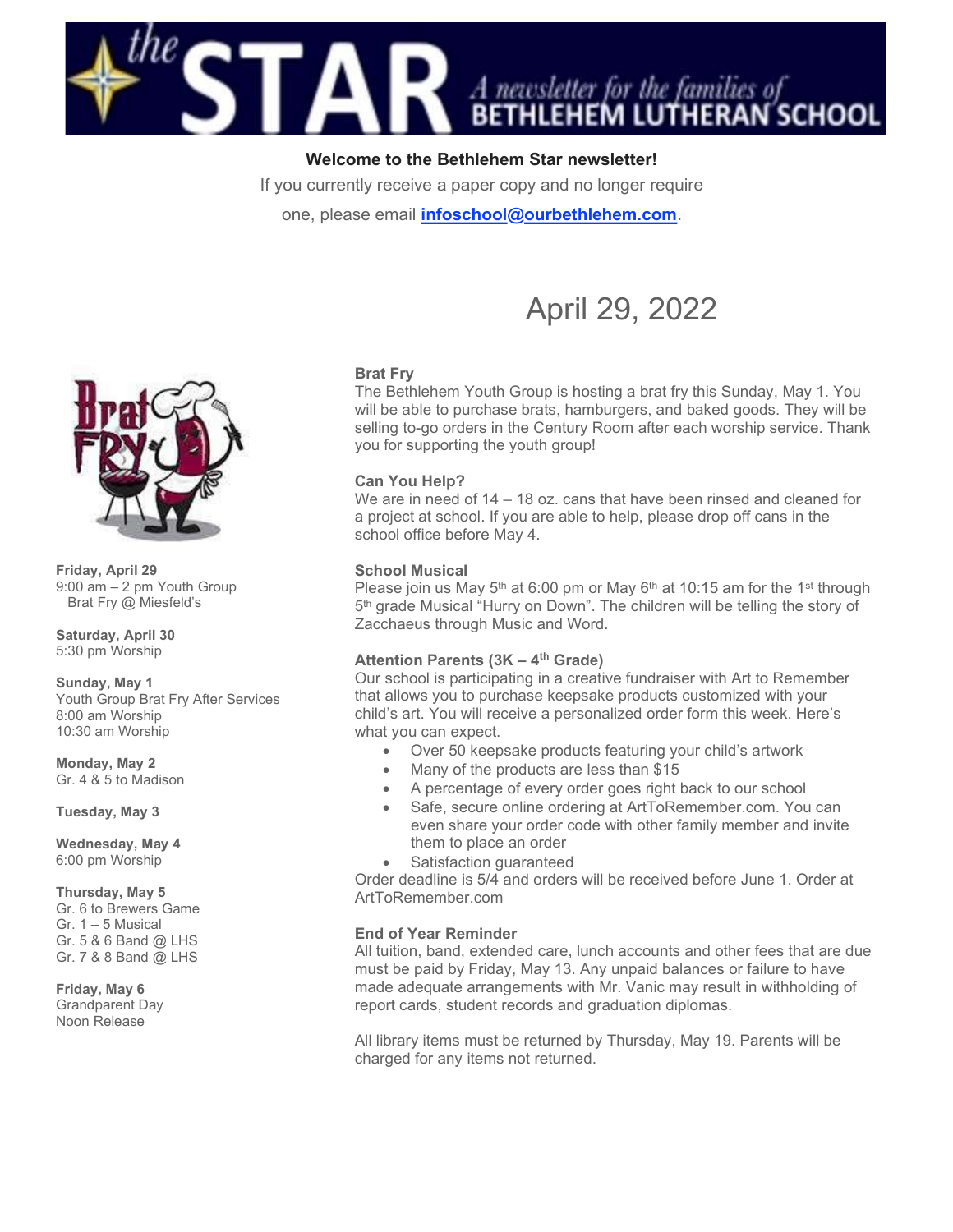

Monday, May 2 Badger Bowl Bun Mashed Potatoes Broccoli Applesauce Craisins

#### Tuesday, May 3

Chicken Quesadillas Re-Fried Beans Corn] Pineapple Mandarin Oranges

# Wednesday, May 4

Meat Ball Sub California Blend Pea & Carrot Medley Peaches Pears

#### Thursday, May 5

**Pancakes** Sausage Hash Brown Patty **Carrots** Apple or Orange Juice Strawberry Cup

Friday, May 6 Hot Dog on Bun

#### Sandwich of the Week: Cold Ham & Cheese

USDA is an equal opportunity provider.

#### Schedule for Wednesday, June 1

Our last day of school will take place Wednesday, June 1. School will begin at the usual time and we will begin our closing service at approximately 8:30 am. All students in 3K – grade 8 and parents are welcome to join us for the closing service. We will dismiss after the service at approximately 9:00 am.

There will be Extended Care available before school, but there will be no extended care following dismissal.

Following dismissal, students, parents and families are invited to attend the school picnic at Roosevelt Park until 1:00 pm. Parents are responsible for the transportation to and from the picnic as well as supervision of your children during the picnic. If you will not be attending the picnic, please make sure you have made arrangements for your children. East student will receive tickets for a sandwich and drink at the picnic and additional food and beverages will be available for purchase. In case of bad weather, we will dismiss after the closing service and there will be no picnic.

#### Kindergarten Teaching Position

Bethlehem received a letter this week from Rachel Schnegelberger; the teacher we had called to fill the 5K teaching position. After much prayer her and her family has decided to decline our call and remain in Dallas, TX. The Search Committee will continue to search for a teacher and we will update as appropriate.

#### Bethlehem VBS

Bethlehem VBS will run August 1-4. If you are interested in helping plan and organize VBS this year please contact Katie Schallock at katie.schallock@ourbethlehem.com. A planning committee meeting will be planned for after Easter. Watch for more details to come!

#### Caddie Program at Pine Hills Country

Boys and girls ages 13 and over are invited to attend caddie training at Pine Hills Country Club. Training will take place May 6, 7, 13 & 14 from 4:00 pm to 6:00 pm each day. Attendance is required for 3 or the 4 days. No prior application is required a you enroll the first day of training. Parents are asked to attend the first 20 minutes of the first training day to learn about the program and to know what their kids are involved in.

1<sup>st</sup> year rookie caddies get anywhere from 5 to 20 loops in the season, veteran caddies can get up to 30/35/40 loops depending on their interest level and ambition.

Potential for an Evans Scholarship exists as Pine Hills Country Club has over 90 caddies that have attended college on a full room & board scholarship. Grades/Caddie Record/Financial Need/Character are the requirements established by the Western Golf Association for this scholarship.

If you have questions, please contact Pine Hills Golf Shop at 920-458-3536 or email golfshop@pinehillscc.com